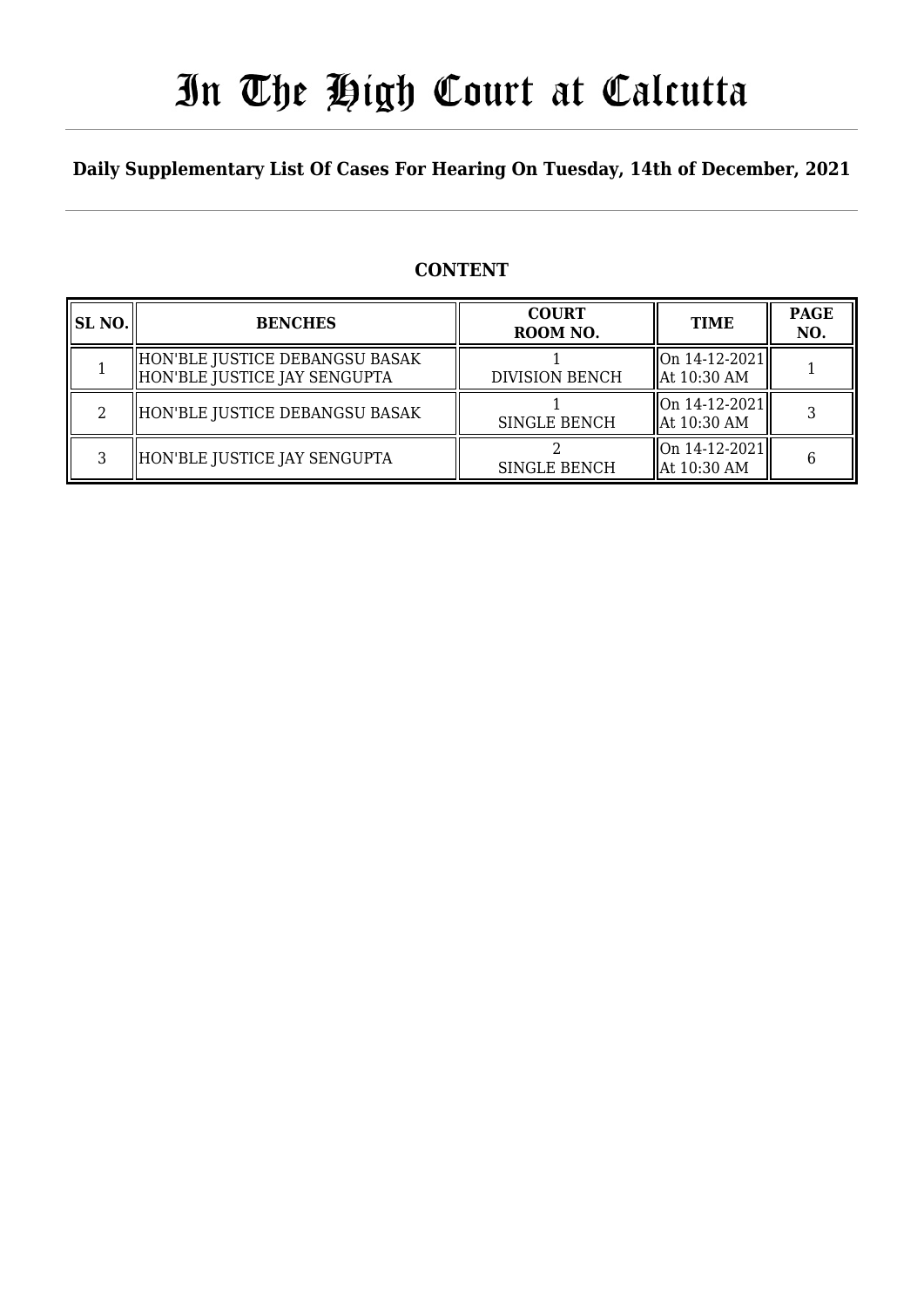

## Calcutta High Court **In The Circuit Bench at Port Blair**

## **Appellate Side**

**DAILY CAUSELIST For Tuesday The 14th December 2021**

**COURT NO. 1**

**DIVISION BENCH (DB)**

**AT 10:30 AM**

**HON'BLE JUSTICE DEBANGSU BASAK HON'BLE JUSTICE JAY SENGUPTA**

#### **FOR JUDGMENT**

| $\mathbf{1}$ | FMAT/4/2019         | THE EXECUTIVE ENGINEER ARUL PRASANTH<br><b>VS</b><br>C.V.THOMAS                                                                |                                                                         | <b>GOPALA BINNU</b><br><b>KUMAR</b>                |
|--------------|---------------------|--------------------------------------------------------------------------------------------------------------------------------|-------------------------------------------------------------------------|----------------------------------------------------|
|              |                     | <b>MOTION</b>                                                                                                                  |                                                                         |                                                    |
| 2            | WP.CT/168/2021      | THE LIEUTENANT<br><b>GOVERNOR AND ORS.</b><br><b>VS</b><br><b>PUSPA RANI BISWAS</b><br>(SASMAL) AND ANR.                       | <b>SHATADRU</b><br>CHAKRABORTY,<br>RAMENDU AGARWAL                      |                                                    |
| 3            | WP.CT/187/2021      | THE LIEUTENANT<br><b>GOVERNOR AND OTHERS</b><br><b>VS</b><br>P. HUSSAIN AND OTHERS                                             | <b>SHATADRU</b><br>CHAKRABORTY,<br>RAMENDU AGARWAL                      | <b>GOPALA BINNU</b><br><b>KUMAR</b>                |
|              |                     | <b>APPLICATION OF SUSPENSION OF SENTENCE</b>                                                                                   |                                                                         |                                                    |
| 4            | CRA/14/2021         | NANDO MONDAL<br><b>VS</b><br>THE STATE                                                                                         | <b>K.SABIR</b>                                                          | A.S.ZINU                                           |
|              | IA NO: CRAN/1/2021  |                                                                                                                                |                                                                         |                                                    |
|              |                     | <b>APPLICATION</b>                                                                                                             |                                                                         |                                                    |
| 5            | MA/33/2020          | ANDAMAN AND NICOBAR<br>STATE COOPERATIVE BANK<br>LIMITED<br><b>VS</b><br>THE ANDAMAN AND<br>NICOBAR ADMINISTRATION<br>AND ORS. | B.BHATTACHARYA,<br>V.BOSE, A.GHATAK,<br>MD. A.ANSARI,<br><b>TASNEEM</b> | P.M.MUKHERJEE,<br>P.K.DAS, ARUL<br><b>PRASANTH</b> |
|              | TA NTO CANTIA IOOOA |                                                                                                                                |                                                                         |                                                    |

IA NO: CAN/1/2021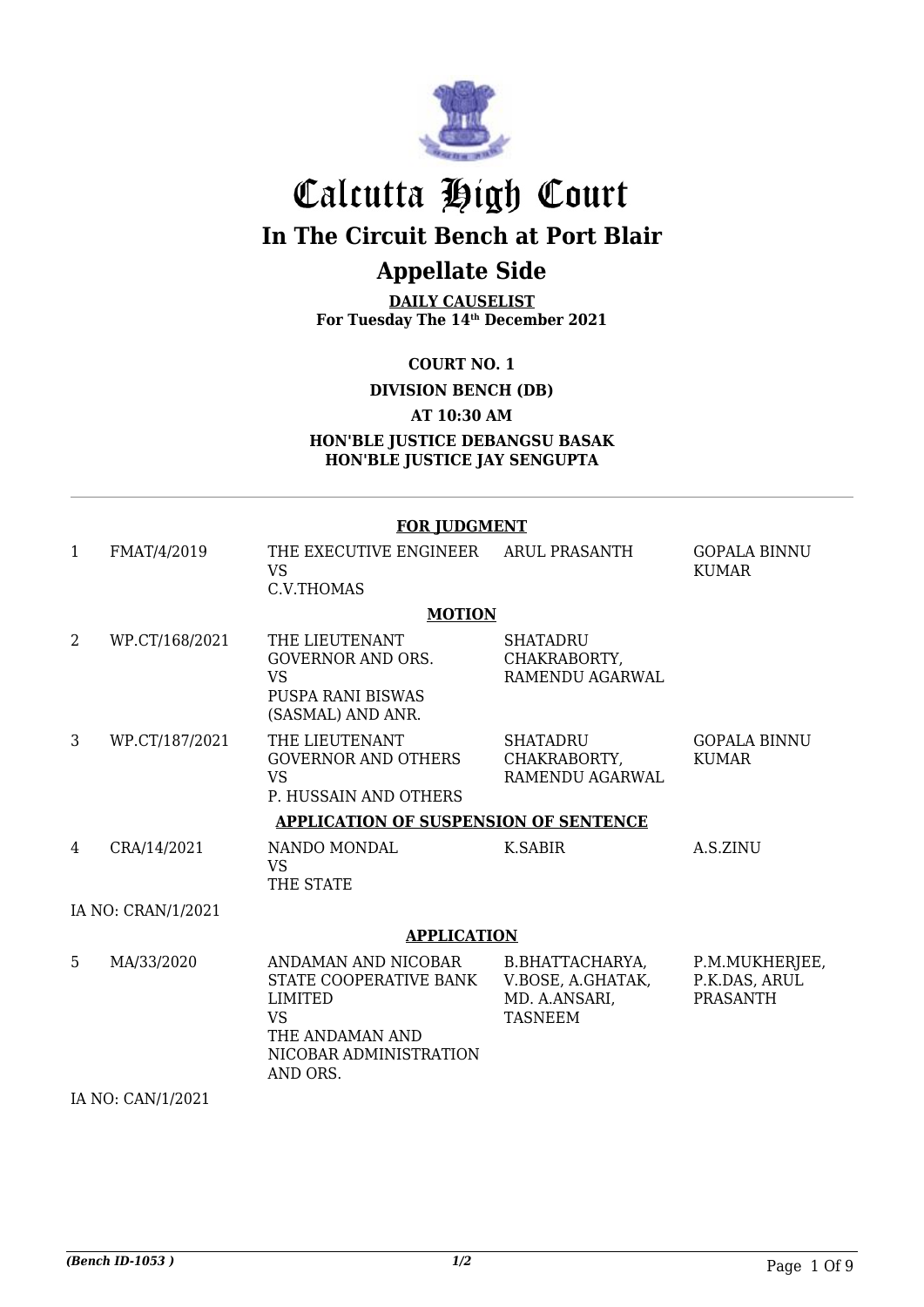**wt6** WPA/6067/2020 ANDAMAN AND NICOBAR STATE COOPERATIVE BANK LIMITED **VS** THE ANDAMAN AND NICOBAR ADMINISTRATION AND ORS.

B.BHATTACHARYA, V.BOSE, A.GHATAM, A.ANSARI

ARUL PRASANTH

#### IA NO: CAN/1/2021

#### **FOR HEARING**

7 FA/1/2019 ASHIM NANDI VS RINA BEPARI ANJILI NAG DOLLY SARKAR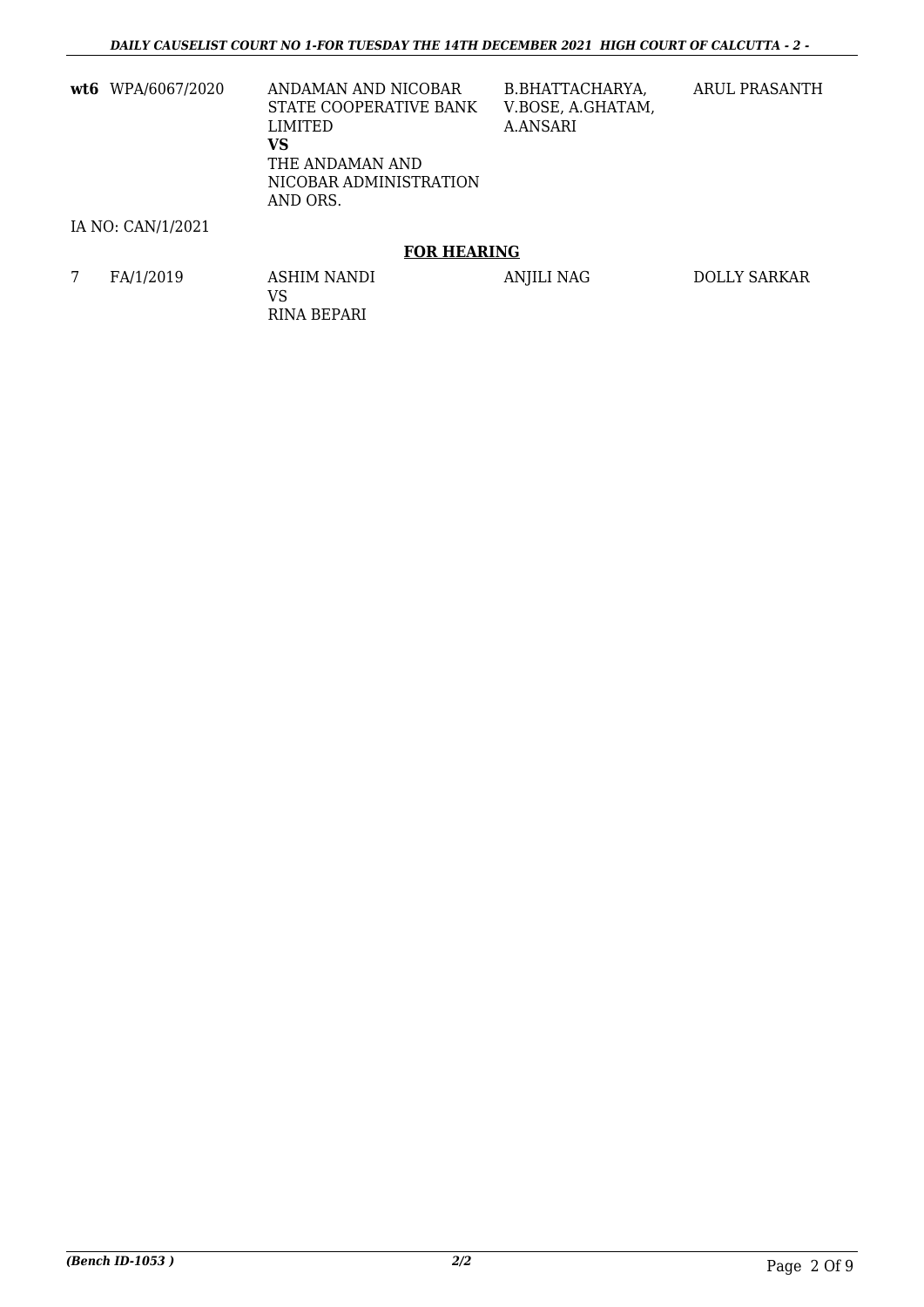

# Calcutta High Court

**In The Circuit Bench at Port Blair**

### **Appellate Side**

**DAILY CAUSELIST For Tuesday The 14th December 2021**

#### **COURT NO. 1**

**SINGLE BENCH (SB)**

#### **AT 10:30 AM**

**HON'BLE JUSTICE DEBANGSU BASAK**

#### **(SINGLE BENCH WILL SIT AFTER COMPLETION OF DIVISION BENCH)**

#### **MOTION** 1 CO/20/2021 ST. MARY CHARITABLE AND EDUCATIONAL SOCIETY AND OTHERS VS POONAM KUMARI GOPALA BINNU KUMAR ANJILI NAG 2 WPA/78/2021 ABDUL HASSIM AND ORS. VS THE LIEUTENANT GOVERNOR AND ORS. MOHD. TABRAIZ ARUL PRASANTH 3 WPA/104/2021 SMTI. VELLAIAMMAL VS THE ANDAMAN AND NICOBAR ADMINISTRATION AND 03 ORS. S.C.MISHRA 4 WPA/256/2021 SHANKER CH. DAS VS THE ANDAMAN AND NICOBAR ADMINISTRATION AND OTHERS GOPALA BINNU KUMAR 5 WPA/261/2021 M/S RIFLEX INDUSTRIES PVT. LTD. (UNIT-V) AND ANOTHER VS THE LIEUTENANT GOVERNOR AND OTHERS ANJILI NAG RAMENDU AGARWAL 6 WPA/280/2021 ISWAR MONDAL AND **OTHERS** VS THE LT. GOVERNOR AND **OTHERS** MD. TABRAIZ ARUL PRASANTH

#### **FOR ORDERS**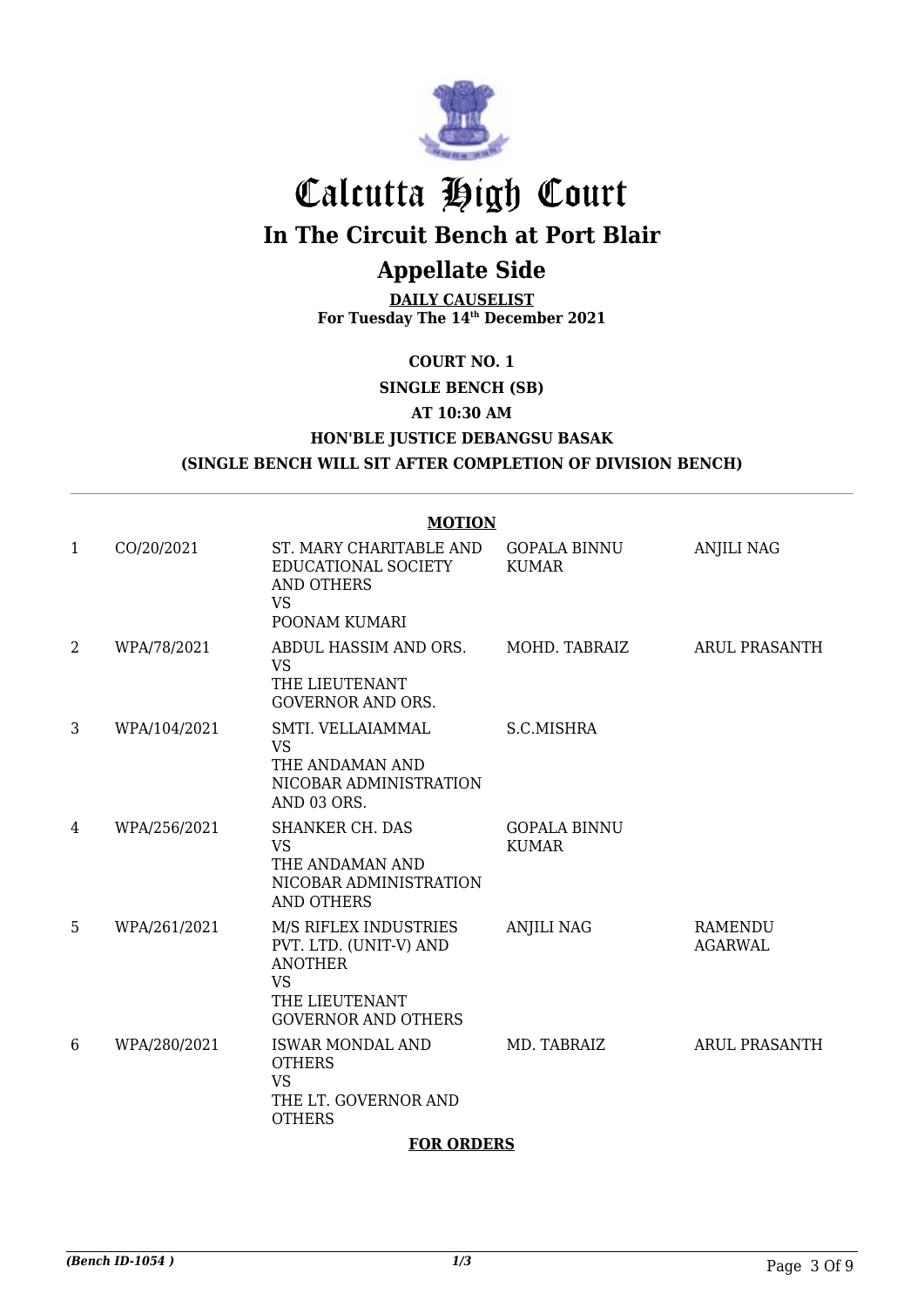| $\overline{7}$ | SAT/10/2020       | <b>ANANTA</b><br><b>VS</b><br>RAMACHANDER AND ANR.                                        | K.M.B.JAYAPAL                                    | <b>ANJILI NAG</b>                                                   |
|----------------|-------------------|-------------------------------------------------------------------------------------------|--------------------------------------------------|---------------------------------------------------------------------|
|                |                   | <b>FOR HEARING</b>                                                                        |                                                  |                                                                     |
| 8              | WPA/9/2018        | P.SUNDARA RAO<br><b>VS</b><br>THE LIEUTENANT<br><b>GOVERNOR AND ORS.</b>                  | <b>GOPALA BINNU</b><br><b>KUMAR</b>              | <b>SHATADRU</b><br><b>CHAKRABORTY</b>                               |
| 9              | WPA/178/2018      | <b>P.RENU</b><br><b>VS</b><br>THE STATE BANK OF INDIA<br>AND ORS.                         | D.C.KABIR                                        | <b>ANJILI NAG</b>                                                   |
| 10             | CRA/3/2019        | THE STATE<br><b>VS</b><br>A.MAHESHWAR RAO AND<br>ORS.                                     | A.S.ZINU                                         | ANJILI NAG, GOPALA<br><b>BINNU KUMAR</b>                            |
| 11             | CRA/11/2019       | <b>SUJIT MAJUMDAR</b><br><b>VS</b><br>THE STATE                                           | RAKESH PAL GOBIND                                | A.S.ZINU                                                            |
| 12             | CRR/28/2019       | K.D.UNNITHAN<br><b>VS</b><br>THE STATE                                                    | <b>ANIL KUMAR</b><br><b>CHAKRABORTHY</b>         | <b>SHATADRU</b><br>CHAKRABORTY,<br><b>RAMENDU</b><br><b>AGARWAL</b> |
| 13             | WPA/206/2019      | SUDEEP RAI SHARMA<br><b>VS</b><br>THE UNION OF INDIA AND<br>ORS.                          | GOPALA BINU KUMAR                                | <b>S.GANGULY</b>                                                    |
| 14             | WPA/227/2019      | A.MURUGESAN AND ORS.<br><b>VS</b><br>THE UNION OF INDIA AND<br>ORS.                       | RAKESH PAL GOBIND,<br>S.C.MISHRA,<br>A.VENKATESH | TULSI LALL,<br>TASNEEM,<br><b>V.D.SIVABALAN</b>                     |
|                | wt15 WPA/152/2019 | ALOK KUMAR DAS AND<br>ORS.<br><b>VS</b><br>THE UNION OF INDIA AND<br>ORS.                 | RAKESH PAL GOBIND,<br>S.C.MISHRA                 | TULSI LALL,<br>TASNEEM,<br>V.D.SIVABALAN                            |
| 16             | WPA/237/2019      | SHRI. S. M. MUSTAFA<br><b>VS</b><br>THE ANDAMAN AND<br>NICOBAR ADMINISTRATION<br>AND ORS. | G.MINI AND K.M.B.<br>JAYAPAL                     | <b>SHATADRU</b><br><b>CHAKRABORTY</b>                               |
| 17             | CRA/1/2020        | SAROJIT KULLU<br><b>VS</b><br>THE STATE                                                   | D.ILANGO                                         | M.P.KAMARAJ                                                         |
| 18             | WPA/47/2020       | S.PONNAMMAL<br><b>VS</b><br>THE UNION OF INDIA AND<br>ORS.                                | DEEP CHAIM KABIR,<br>AJITH S. PRASAD             | <b>SHATADRU</b><br>CHAKRABORTY,<br><b>RAMENDU</b><br><b>AGARWAL</b> |
| 19             | WPA/94/2020       | JOHN EKKA AND ORS.<br><b>VS</b><br>THE UNION OF INDIA AND<br>ORS.                         | <b>GOPALA BINNU</b><br><b>KUMAR</b>              | <b>SHATADRU</b><br><b>CHAKRABORTY</b>                               |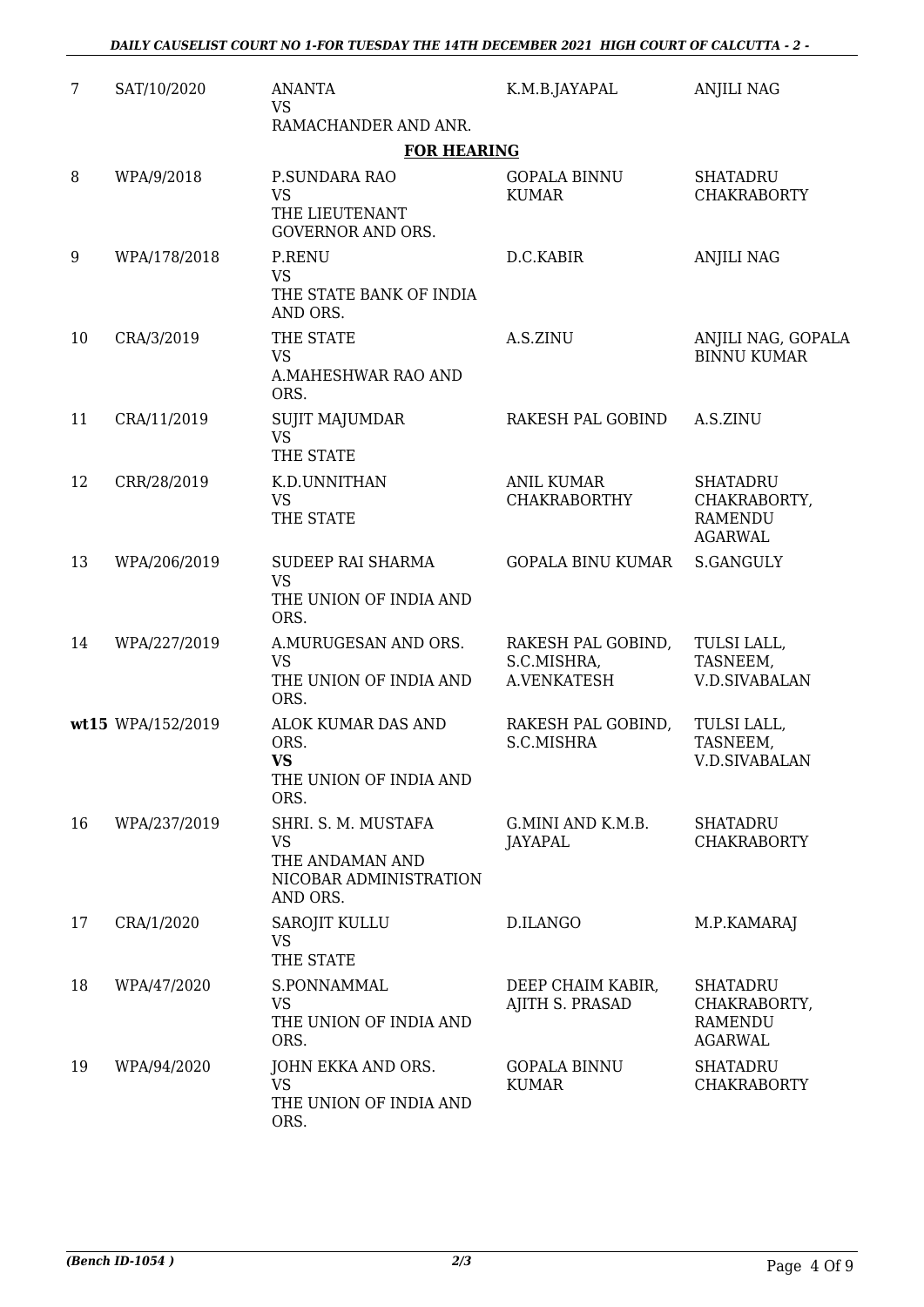#### *DAILY CAUSELIST COURT NO 1-FOR TUESDAY THE 14TH DECEMBER 2021 HIGH COURT OF CALCUTTA - 3 -*

| 20                            | WPA/95/2020       | <b>ANITA XESS</b><br><b>VS</b><br>THE UNION OF INDIA AND<br>ORS.                                                               | <b>GOPALA BINNU</b><br><b>KUMAR</b> | <b>SHATADRU</b><br><b>CHAKRABORTY</b>                               |  |
|-------------------------------|-------------------|--------------------------------------------------------------------------------------------------------------------------------|-------------------------------------|---------------------------------------------------------------------|--|
| 21                            | WPA/96/2020       | P.VAIKUNTA RAO<br><b>VS</b><br>THE UNION OF INDIA AND<br>ORS.                                                                  | <b>GOPALA BINNU</b><br><b>KUMAR</b> | <b>SHATADRU</b><br><b>CHAKRABORTY</b>                               |  |
| 22                            | WPA/97/2020       | P.YADAVA RAO<br><b>VS</b><br>THE UNION OF INDIA AND<br>ORS.                                                                    | <b>GOPALA BINNU</b><br><b>KUMAR</b> | <b>SHATADRU</b><br><b>CHAKRABORTY</b>                               |  |
| 23                            | WPA/139/2020      | <b>RITA SIL</b><br><b>VS</b><br>THE ADMINISTRATOR<br>(LIEUTENANT GOVERNOR)<br>AND ORS.                                         | <b>ANJILI NAG</b>                   | <b>ARUL PRASANTH</b>                                                |  |
|                               | wt24 WPA/190/2021 | <b>RITA SIL</b><br><b>VS</b><br>THE ADMINISTRATOR<br>(LIEUTENANT GOVERNOR)<br>AND ORS.                                         | <b>ANJILI NAG</b>                   | <b>ARUL PRASANTH</b>                                                |  |
| 25                            | WPA/9283/2020     | RITHI SINGH AND ORS.<br><b>VS</b><br>THE LIEUTENANT<br><b>GOVERNOR AND ORS.</b>                                                | <b>ANJILI NAG</b>                   | <b>SHATADRU</b><br><b>CHAKRABORTY</b>                               |  |
| 26                            | WPA/184/2021      | <b>SAKTHI SHIPPING</b><br><b>LOGISTICS PRIVATE</b><br><b>LIMITED</b><br><b>VS</b><br>THE HON'BLE LIEUTENANT<br><b>GOVERNOR</b> | <b>GOPALA BINNU</b><br><b>KUMAR</b> | <b>SHATADRU</b><br>CHAKRABORTY,<br><b>RAMENDU</b><br><b>AGARWAL</b> |  |
| IA NO: CAN/2/2021, CAN/3/2021 |                   |                                                                                                                                |                                     |                                                                     |  |
| 27                            | WPA/186/2021      | <b>ESWAR RAO</b><br><b>VS</b><br>ANDAMAN AND NICOBAR<br>STATE COOPERATIVE BANK                                                 | MOHD. TABRAIZ                       | <b>LOKESH CHEZIAN</b>                                               |  |

IA NO: CAN/1/2021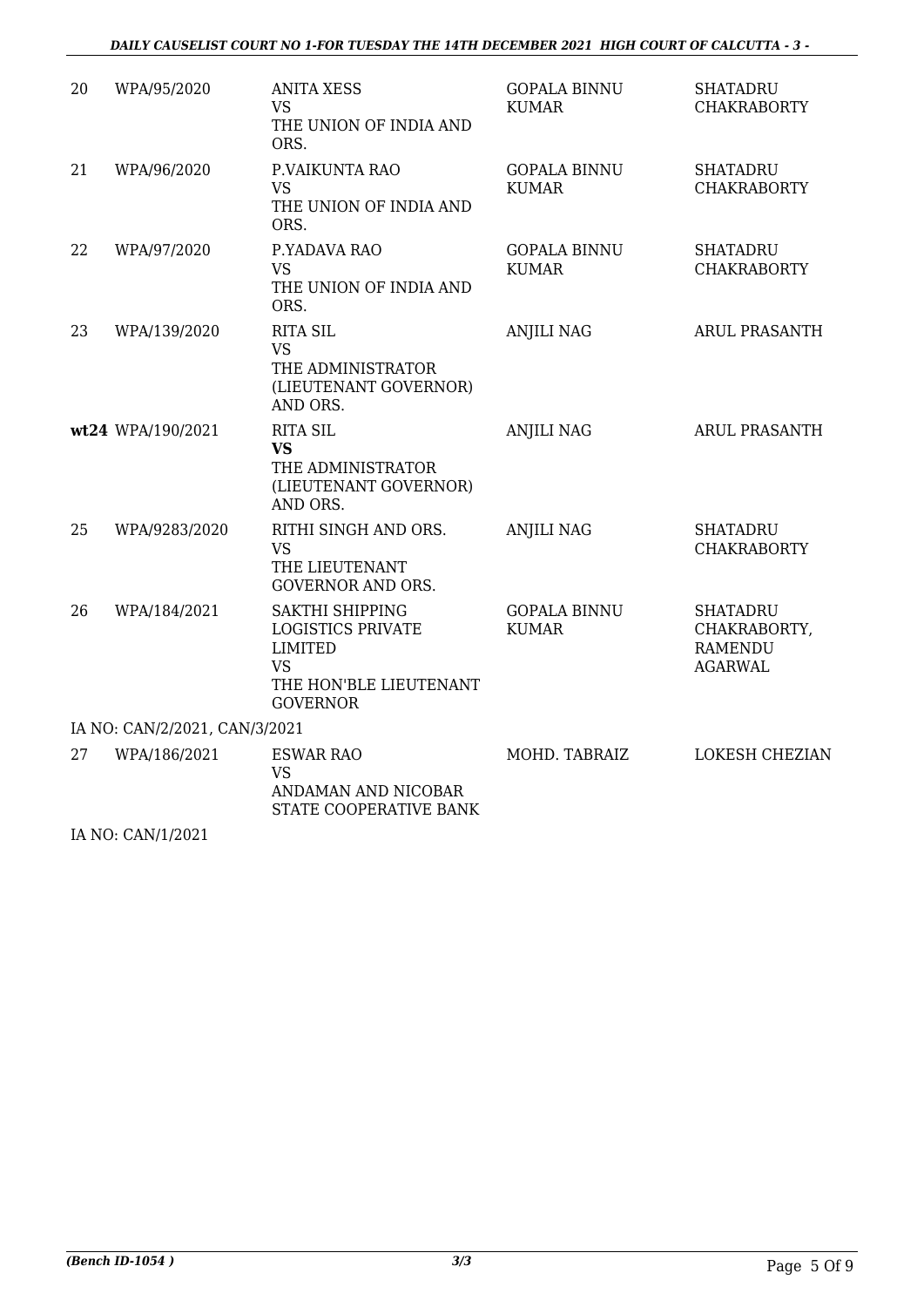

## Calcutta High Court **In The Circuit Bench at Port Blair**

## **Appellate Side**

**DAILY CAUSELIST For Tuesday The 14th December 2021**

#### **COURT NO. 2**

#### **SINGLE BENCH (SB)**

**AT 10:30 AM**

**HON'BLE JUSTICE JAY SENGUPTA**

**(SINGLE BENCH WILL SIT AFTER COMPLETION OF DIVISION BENCH)**

|   | <b>FOR ORDERS</b>  |                                                                                    |                          |                                    |  |  |
|---|--------------------|------------------------------------------------------------------------------------|--------------------------|------------------------------------|--|--|
| 1 | CRR/11/2021        | NITAIBARAL<br><b>VS</b><br><b>SUJATA BARAL</b>                                     | <b>LOKESH CHEZIAN</b>    | <b>SIDDHARTHA</b><br><b>SINGHA</b> |  |  |
|   | IA NO: CRAN/1/2021 |                                                                                    |                          |                                    |  |  |
|   |                    | <b>MOTION</b>                                                                      |                          |                                    |  |  |
| 2 | CRR/14/2021        | THE STATE<br><b>VS</b><br>PAPI BAIDYA                                              | RAMENDU AGARWAL          |                                    |  |  |
|   | IA NO: CRAN/1/2021 |                                                                                    |                          |                                    |  |  |
| 3 | CRR/15/2021        | SWAPAN KUMAR DUTTA<br><b>VS</b><br>THE STATE                                       | K.M.B.JAYAPAL,<br>G.MINI |                                    |  |  |
| 4 | WPA/278/2021       | ATUL BISWAS AND ANR.<br><b>VS</b><br>THE DEPUTY<br>COMMISSIONER AND ANR.           | <b>ANJILI NAG</b>        | RAMENDU<br><b>AGARWAL</b>          |  |  |
| 5 | WPA/282/2021       | AJIT TIGGA<br><b>VS</b><br>THE SUPERINTENDING<br><b>ENGINEER AND OTHERS</b>        | <b>C.KALA DEVI</b>       |                                    |  |  |
| 6 | WPA/284/2021       | MRITUNJAY BISWAS<br><b>VS</b><br>THE SUPERINTENDING<br><b>ENGINEEER AND OTHERS</b> | <b>C.KALA DEVI</b>       |                                    |  |  |
| 7 | WPA/286/2021       | <b>ANITHA</b><br><b>VS</b><br>THE SUPERINTENDING<br>ENGINEER AND OTHERS            | <b>C.KALA DEVI</b>       |                                    |  |  |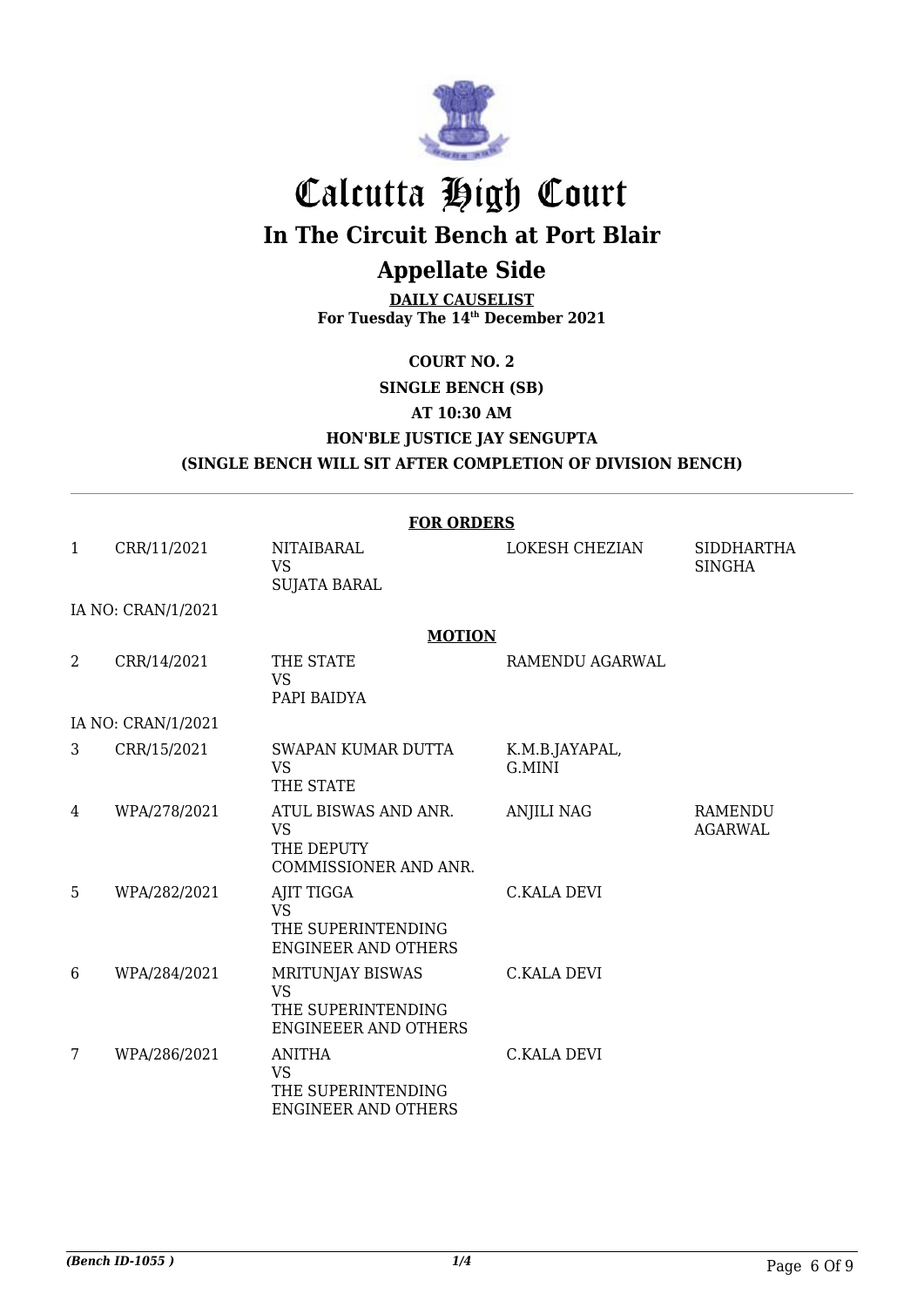| 8  | WPA/288/2021                  | NIRANTAR TOPPO<br><b>VS</b><br>THE SUPERINTENDING<br><b>ENGINEER AND OTHERS</b>                                      | C.KALA DEVI                           |                                     |
|----|-------------------------------|----------------------------------------------------------------------------------------------------------------------|---------------------------------------|-------------------------------------|
| 9  | WPA/294/2021                  | PRAKASH MISTRY<br><b>VS</b><br>THE DEPUTY<br><b>COMMISSIONER AND</b><br><b>OTHERS</b>                                | ANANDA HALDER                         |                                     |
|    |                               | <b>APPLICATION</b>                                                                                                   |                                       |                                     |
| 10 | FMAT/3/2021                   | <b>AMIYO ROY</b><br><b>VS</b><br>THE DIRECTOR AND<br><b>ANOTHER</b>                                                  | ANJILI NAG                            |                                     |
|    | IA NO: CAN/1/2021             |                                                                                                                      |                                       |                                     |
| 11 | CRA/18/2021                   | K. DURYODHAN<br><b>VS</b><br>THE STATE AND ANOTHER                                                                   | <b>AJITH PRASAD</b>                   |                                     |
|    | IA NO: CRAN/1/2021            |                                                                                                                      |                                       |                                     |
|    |                               | <b>CONTEMPT APPLICATION</b>                                                                                          |                                       |                                     |
| 12 | CPAN/7/2021<br>IN WP 298/2019 | G.SENGUTTUVAN AND ORS.<br><b>VS</b><br>SUNIL ANCHIPAKA, THE<br>DEPUTY COMMISSIONER<br>AND ANR.                       | ANJILI NAG, SHIPRA<br><b>MANDAL</b>   | ARUL PRASANTH                       |
|    |                               | <b>FOR HEARING</b>                                                                                                   |                                       |                                     |
| 13 | CRR/31/2019                   | SHRI. MOHD ASIF<br><b>VS</b><br>SMTI. MUBASHIRA                                                                      | MRS. KAVITA TEWARI<br><b>RAO</b>      | MS. BABITA DAS                      |
| 14 | WPA/200/2019                  | M/S. NEW BHARAT<br><b>ENGINEERING WORKS</b><br><b>VS</b><br>ANDAMAN AND NICOBAR<br><b>ADMINISTRATION AND</b><br>ORS. | DEEP CHAIM, KABIR,<br>S. AJITH PRASAD | AJAY KUMAR<br><b>MANDAL</b>         |
| 15 | WPA/209/2019                  | R. KAUSHALYA AND ORS.<br><b>VS</b><br>THE UNION OF INDIA AND<br>ORS.                                                 | ANJILI NAG, SHIPRA<br><b>MANDAL</b>   | MOHD. TABRAIZ                       |
| 16 | WPA/243/2019                  | KARTICK AND ORS.<br><b>VS</b><br>THE LIEUTENANT<br><b>GOVERNOR AND ORS.</b>                                          | ANJILI NAG, SHIPRA<br><b>MANDAL</b>   | RAMENDU<br><b>AGARWAL</b>           |
| 17 | WPA/267/2019                  | THE GENERAL MANAGER,<br>ANIIDCO LTD.<br><b>VS</b><br>Y. JOHN AND ORS.                                                | ANJILI NAG,<br>R.PRADEEP              | <b>GOPALA BINNU</b><br><b>KUMAR</b> |
| 18 | WPA/329/2019                  | TOURIST WORKERS UNION<br>AND ANR.<br><b>VS</b><br>THE ANDAMAN AND<br>NICOBAR ADMINISTRATION<br>AND ORS.              | <b>GOPALA BINNU</b><br><b>KUMAR</b>   | V.TIWARI, ANJILI<br><b>NAG</b>      |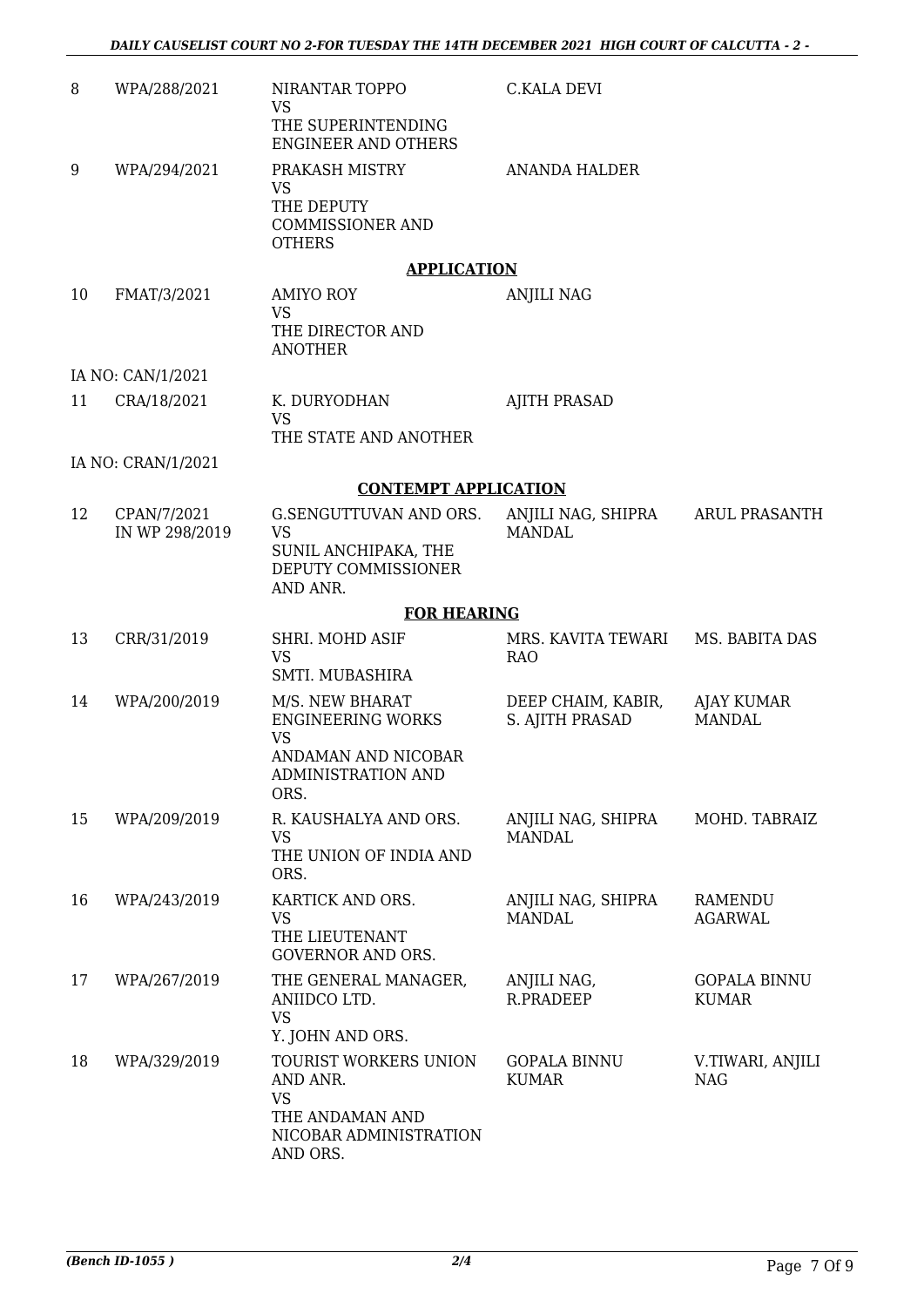| 19 | SAT/7/2020                    | KALAIARASAN AND ORS.<br><b>VS</b>                                                                                            | <b>ANJILI NAG</b>            | KMB JAYAPAL                          |
|----|-------------------------------|------------------------------------------------------------------------------------------------------------------------------|------------------------------|--------------------------------------|
| 20 | WPA/34/2020                   | ASIF ALI AND ORS.<br>SMTI. REBA MONDAL<br><b>VS</b><br>THE UNION OF INDIA AND<br>ORS.                                        | <b>ANANDA HALDER</b>         |                                      |
| 21 | WPA/61/2020                   | THE ANDAMAN AND<br><b>NICOBAR</b><br>ADMINISTRATION,<br><b>VS</b>                                                            | MAHESHWAR LALL,<br>S.SAMANTA | RAJINDER SINGH,<br><b>TULSI LALL</b> |
|    | IA NO: CAN/1/2021, CAN/2/2021 | PONDICHERRY UNIVERSITY                                                                                                       |                              |                                      |
| 22 | WPA/90/2020                   | S. SHANMUGANATHAN                                                                                                            | GOPALA BINU KUMAR            | <b>ANJILI NAG</b>                    |
|    |                               | <b>VS</b><br>ANDAMAN NICOBAR<br><b>ISLANDS INTEGRATED</b><br><b>DEVELOPMENT</b><br>CORPORATION LIMITED<br>(ANIIDCO) AND ANR. |                              |                                      |
| 23 | WPA/105/2020                  | PREM KISHEN<br><b>VS</b><br>THE ANDAMAN AND<br>NICOBAR ADMINISTRATION<br>AND ORS.                                            | K.M.B.JAYAPAL,<br>G.MINI     |                                      |
|    | wt24 WPA/103/2020             | <b>HARISH KISHEN</b><br><b>VS</b><br>THE ANDAMAN AND<br>NICOBAR ADMINISTRATION<br>AND ORS.                                   | K.M.B.JAYAPAL,<br>G.MINI     |                                      |
|    | wt25 WPA/104/2020             | RAM KISHEN<br><b>VS</b><br>THE ANDAMAN AND<br>NICOBAR ADMINISTRATION<br>AND ORS.                                             | K.M.B.JAYAPAL,<br>G.MINI     |                                      |
|    | wt26 WPA/106/2020             | PERNITA DEVI<br><b>VS</b><br>THE ANDAMAN AND<br>NICOBAR ADMINISTRATION<br>AND ORS.                                           | K.M.B.JAYAPAL,<br>G.MINI     |                                      |
|    | wt27 WPA/110/2020             | <b>KHATHIJA</b><br><b>VS</b><br>THE UNION OF INDIA AND<br>ORS.                                                               | K.M.B.JAYAPAL                |                                      |
|    | wt28 WPA/70/2021              | HAR JEEVAN RAM<br><b>VS</b><br>THE LIEUTENANT<br><b>GOVERNOR AND ORS.</b>                                                    | K.M.B.JAYAPAL                | K.M.B.JAYAPAL                        |
|    | wt29 WPA/71/2021              | PREM KISHEN<br><b>VS</b><br>THE ANDAMAN AND<br>NICOBAR ADMINISTRATION<br>AND ORS.                                            | K.M.B.JAYAPAL                |                                      |